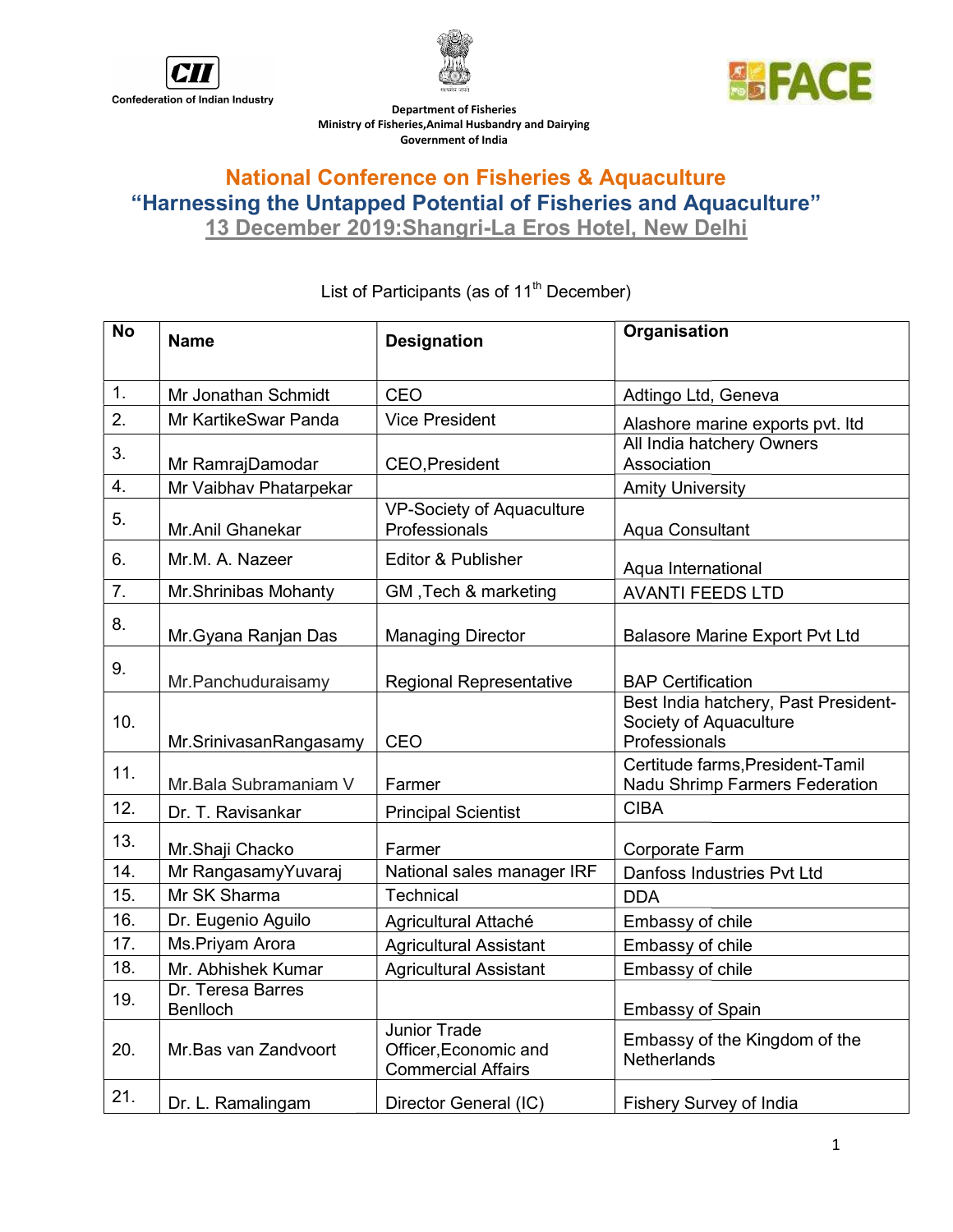| 22. | Mr.K. Govindaraj            | <b>Zonal Director</b>           | Fishery Survey of India                       |
|-----|-----------------------------|---------------------------------|-----------------------------------------------|
| 23. | Mr.ATiburtius               | zonal director                  | <b>Fishery Survey of India</b>                |
| 24. | Mr.H.D.Pradeep              | <b>Fisheries Scientist</b>      | <b>Fishery Survey of India</b>                |
| 25. | Dr. S. Ramachandran         | Sr. Fisheries Scientist         | Fishery Survey of India                       |
| 26. | Dr. Ansuman Das             | <b>Fisheries Scientist</b>      | Fishery Survey of India                       |
| 27. | Mr. D.K. Gulati             | <b>Zonal Director</b>           | Fishery Survey of India                       |
| 28. | Mr.SureshbhaiJogibhai       |                                 | <b>Gujrat Aquafeed Dealers</b>                |
|     | Patel<br>Mr. Pradip Kumar   |                                 | Association                                   |
| 29. | RattilalNavik               |                                 | <b>Gujrat Aquafeed Dealers</b><br>Association |
|     |                             |                                 | <b>Gujrat Aquafeed Dealers</b>                |
| 30. | Mr.HarilalRevabhai Patel    |                                 | Association                                   |
| 31. |                             |                                 | <b>Gujrat Aquafeed Dealers</b>                |
|     | Mr.DharmeshMorkar           |                                 | Association                                   |
| 32. | Mr.Manoj Mohanlal<br>Sharma |                                 | <b>Gujrat Aquafeed Dealers</b><br>Association |
| 33. | Dr. Hukum Chandra           | <b>ICAR National Fellow</b>     | <b>ICAR</b>                                   |
| 34. | Dr. Prem Kumar              | <b>Principal Scientist</b>      | <b>ICAR</b>                                   |
| 35. | Mr KS Verma                 | Ex-am                           | <b>IFCI</b>                                   |
|     | Mr Jignesh Umakant          |                                 |                                               |
| 36. | Contractor                  | Proprietor                      | ISHI MARINE TECHNOLOGIES                      |
| 37. | Mr BK Siraj                 | <b>Business Head - Aqua</b>     | <b>ITC LTD</b>                                |
| 38. | Mr.AkshyakumarSahu          | Partner                         | Kailash Fisheries Aquatics                    |
| 39. | Mr Satyam Kumar Alok        | Manager marketing exports       | Kirloskar pneumatic company Ltd.              |
| 40. | Dr.Manoj Sharma             | CEO                             | Mayank Aquaculture                            |
| 41. | Mr. Mehul Thanki            | Dy.Director-Fisheries           | Ministry                                      |
| 42. | Mr.NeilKennington           | Regional Agriculture Attaché    | New Zealand High Commission                   |
| 43. | Mr Mohan Raju               | President                       | Prawn farmers federation of India             |
| 44. | Mr Balasubramaniam V        | <b>General Secretary</b>        | Prawn farmers federation of India             |
| 45. | Mr Rajnish Kumar            | <b>Director</b>                 | PvraquaClturepvt Itd                          |
| 46. | Mr Pradeep Kumar            | <b>Director</b>                 | PvraquaClturepvt Itd                          |
| 47. | Mr Vijay Singh              | <b>DGM</b>                      | Rinac India Itd.                              |
| 48. | Mr.Sudeep Das               | Propriter                       | S.S.Aquaculture                               |
| 49. | Mr. VineetKanaujia          | <b>Vice President Marketing</b> | Safeexpress                                   |
| 50. | Mr VijayanandDhanakoti      | <b>Director</b>                 | Salem Microbes Private Limited                |
| 51. | Dr Gauri Shankar            | Professor                       | Shri Ram College of Commerce                  |
| 52. | Mr. Yellanki Ravikumar      | President                       | Society of Aquaculture Professional           |
| 53. | Mr.P.K.Senthil kumar        | Co-ordinator                    | Society of Aquaculture Professional           |
| 54. |                             |                                 | Society of Aquaculture                        |
|     | Mr. Vijay Anand             | <b>Tresurer</b>                 | Professionals                                 |
| 55. | Mr G V Babu Rao             | <b>Production Head</b>          | <b>Synergy Biotechnologies</b>                |
| 56. | Dr Narayana Swamy<br>Allada | CEO                             | <b>Synergy Biotechnologies</b>                |
| 57. | Mr.Nandhakumar              | <b>Director</b>                 | <b>Synergy Biotechnologies</b>                |